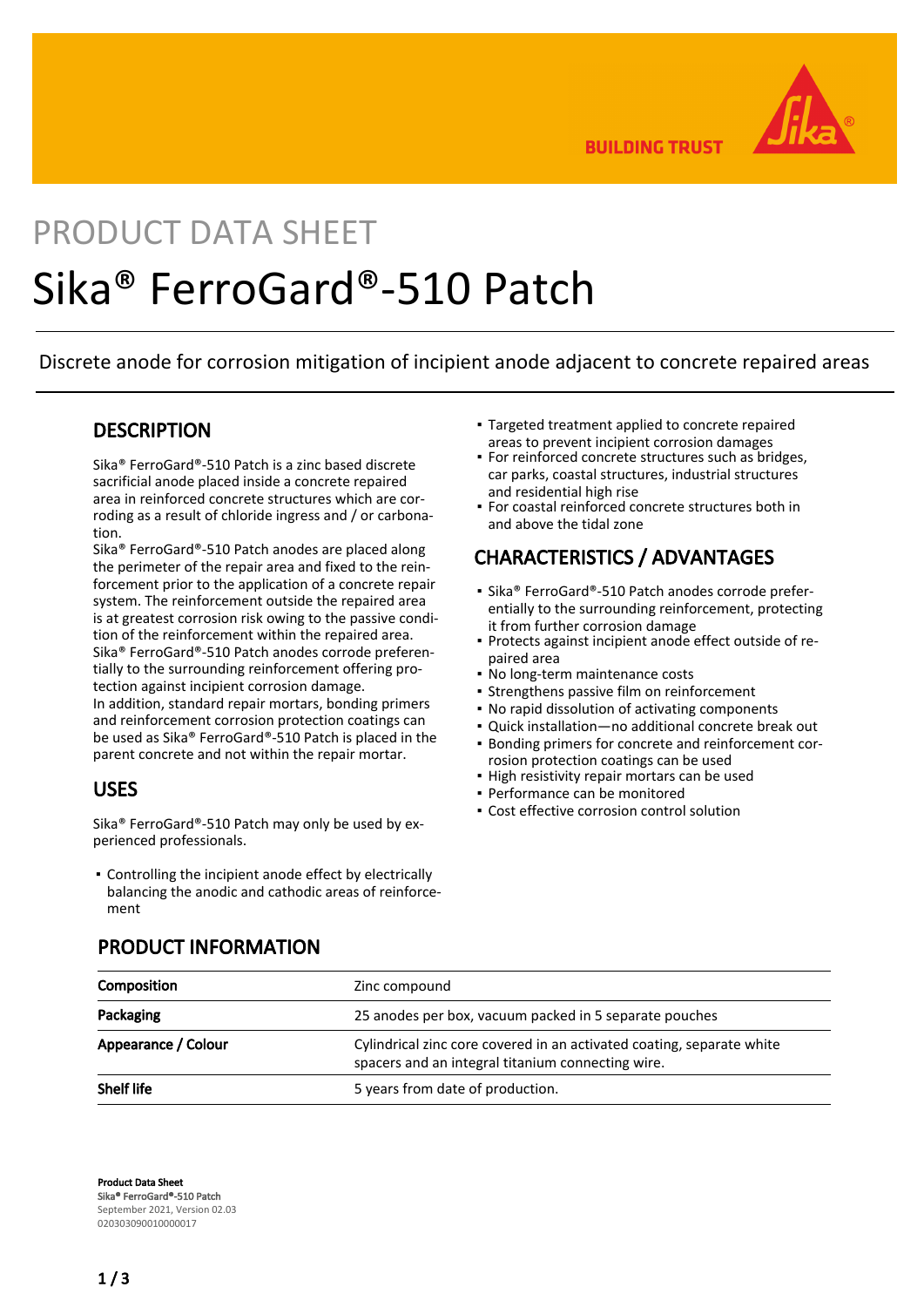| <b>Storage conditions</b>      | be re-sealed.                                                                                                                                                                        | Product must be stored in original, unopened and undamaged packaging in<br>dry conditions at temperatures between +5 °C and +30 °C. Always refer to<br>packaging. Do not allow contact with oxidizing materials. Pouches should<br>only be opened when product is required. Any part used pouches should |  |
|--------------------------------|--------------------------------------------------------------------------------------------------------------------------------------------------------------------------------------|----------------------------------------------------------------------------------------------------------------------------------------------------------------------------------------------------------------------------------------------------------------------------------------------------------|--|
| Length                         | $^{\sim}50$ mm                                                                                                                                                                       |                                                                                                                                                                                                                                                                                                          |  |
| <b>Diameter</b>                | $^{\sim}$ 18 mm                                                                                                                                                                      |                                                                                                                                                                                                                                                                                                          |  |
| Zinc weight                    | $^{\sim}65$ g                                                                                                                                                                        |                                                                                                                                                                                                                                                                                                          |  |
| <b>TECHNICAL INFORMATION</b>   |                                                                                                                                                                                      |                                                                                                                                                                                                                                                                                                          |  |
| <b>Current density</b>         | $>0.2-2$ mA/m <sup>2*</sup> in corrosive environment<br>* Dependent on local conditions, including chloride concentration, concrete properties, humidity and tem-<br>perature.       |                                                                                                                                                                                                                                                                                                          |  |
| <b>SYSTEM INFORMATION</b>      |                                                                                                                                                                                      |                                                                                                                                                                                                                                                                                                          |  |
| System structure               | • Sika® FerroGard®-510 Patch<br>• Sika <sup>®</sup> FerroGard®-500 Crete<br>Other anode sizes are available with different zinc contents and profile:<br><b>Zinc content</b><br>Name |                                                                                                                                                                                                                                                                                                          |  |
|                                | Sika <sup>®</sup> FerroGard®-515 Patch<br>Sika <sup>®</sup> FerroGard®-520 Patch                                                                                                     | $^{\sim}$ 120 g<br>$^{\sim}$ 180 g                                                                                                                                                                                                                                                                       |  |
| <b>APPLICATION INFORMATION</b> |                                                                                                                                                                                      |                                                                                                                                                                                                                                                                                                          |  |

| Hole dimension          | Depth: 60 mm<br>Diameter: 25 mm |
|-------------------------|---------------------------------|
| Ambient air temperature | $+5 °C$ min                     |
| Substrate temperature   | $+5 °C$ min                     |

### BASIS OF PRODUCT DATA

All technical data stated in this Product Data Sheet are based on laboratory tests. Actual measured data may vary due to circumstances beyond our control.

# FURTHER INFORMATION

**Bika Method Statement: Application of Discrete Gal**vanic Anode using Sika® FerroGard®-500s Patch

# IMPORTANT CONSIDERATIONS

In order that suitable current flow and longevity can be achieved from the Sika® FerroGard®-510 Patch anodes, certain practical considerations should be taken into account.

▪ The concrete repair material cover for the Sika® Fer-

roGard®-510 Patch unit must be a minimum depth of 20 mm.

- Concrete repairs must be undertaken in accordance to an acknowledged national standard such as EN 1504.
- Any discontinuous reinforcement must be either electrically bonded to or electrically isolated from the system negative.
- The time to achieve passivity will be dependent on site conditions. Depolarisation of treated reinforcement will be slower in moist conditions.
- Design of the galvanic protection system must be un-▪ dertaken by an experienced qualified corrosion design engineer.
- . Installation should be carried out in accordance with engineer's design and specification.

**BUILDING TRUST** 

Product Data Sheet Sika® FerroGard®-510 Patch September 2021, Version 02.03 020303090010000017